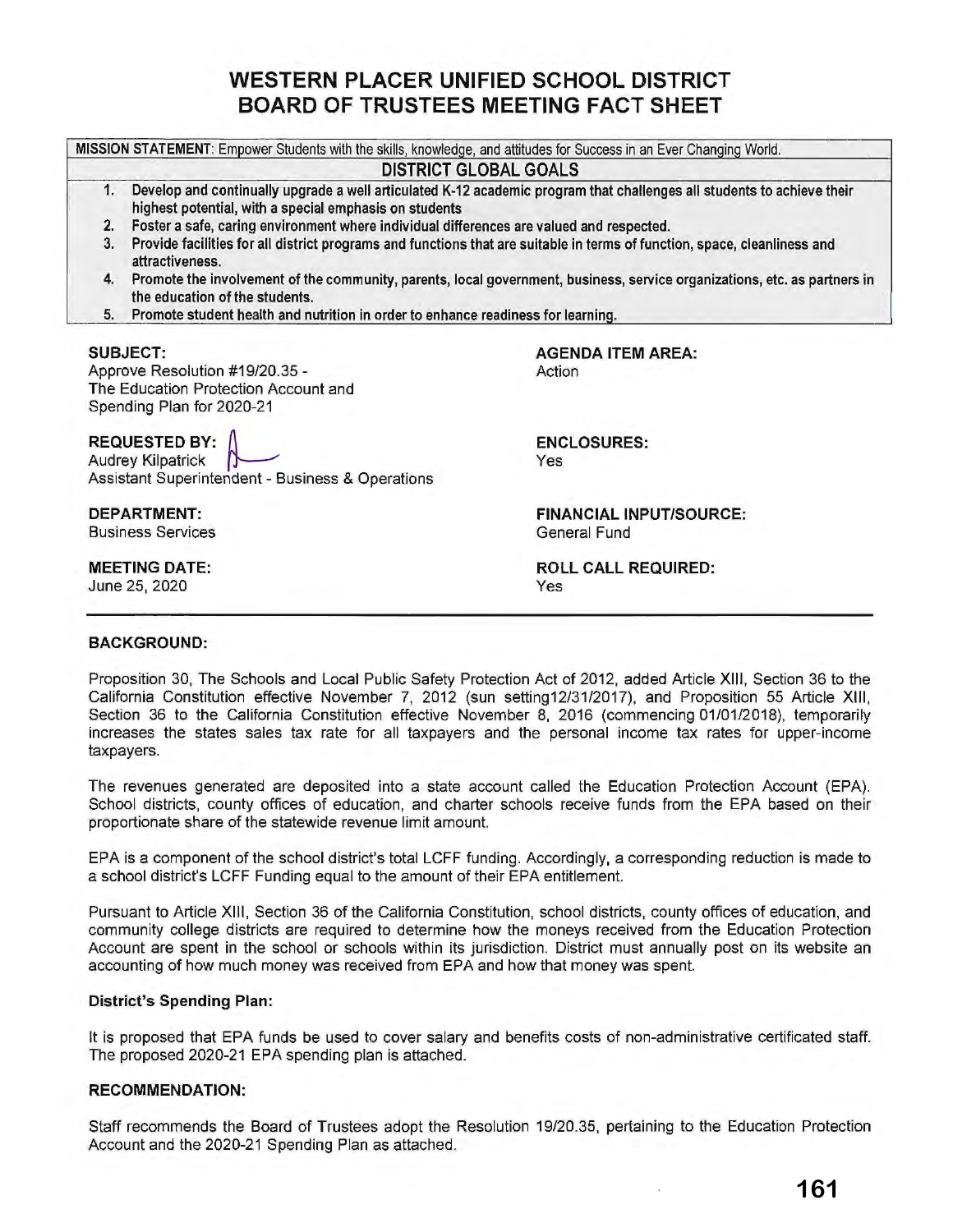## **WESTERN PLACER UNIFIED SCHOOL DISTRICT**

### **RESOLUTION NO. 19/20.35**

### **THE EDUCATION PROTECTION ACCOUNT**

### **RESOLUTION OF THE BOARD OF EDUCATION OF WESTERN PLACER UNIFIED SCHOOL DISTRICT REGARDING THE EDUCATION PROTECTION ACCOUNT - 2020-21**

WHEREAS, the voters approved Proposition 30 on November 6, 2012 and Proposition 55 on November 8, 2016;

WHEREAS, Proposition 30 added Article **XIII,** Section 36 to the California Constitution effective November 7, 2012 (sun setting12/31/2017), and Proposition 55 Article **XIII,** Section 36 to the California Constitution effective November 8, 2016 (commencing 01/01/2018);

WHEREAS, the provisions of Article **XIII ,** Section 36(e) create in the state General Fund an Education Protection Account to receive and disburse the revenues derived from the incremental increases in taxes imposed by Article **XIII,** Section 36(f);

WHEREAS, before June 30<sup>th</sup> of each year, the Director of Finance shall estimate the total amount of additional revenues, less refunds that will be derived from the incremental increases in tax rates made pursuant to Article **XIII,** Section 36(f) that will be available for transfer into the Education Protection Account during the next fiscal year;

WHEREAS, if the sum determined by the State Controller is positive, the State Controller shall transfer the amount calculated into the Education Protection Account within ten days preceding the end of the fiscal year;

WHEREAS, all monies in the Education Protection Account are hereby continuously appropriated for the support of school districts, county offices of education, charter schools and community college districts;

WHEREAS, monies deposited in the Education Protection Account shall not be used to pay any costs incurred by the Legislature, the Governor or any agency of state government;

WHEREAS, a community college district, county office of education, school district, or charter school shall have the sole authority to determine how the monies received from the Education Protection Account are spent in the school or schools within its jurisdiction;

WHEREAS, the governing board of the district shall make the spending determinations with respect to monies received from the Education Protection Account in open session of a public meeting of the governing board;

WHEREAS, the monies received from the Education Protection Account shall not be used for salaries or benefits for administrators or any other administrative cost;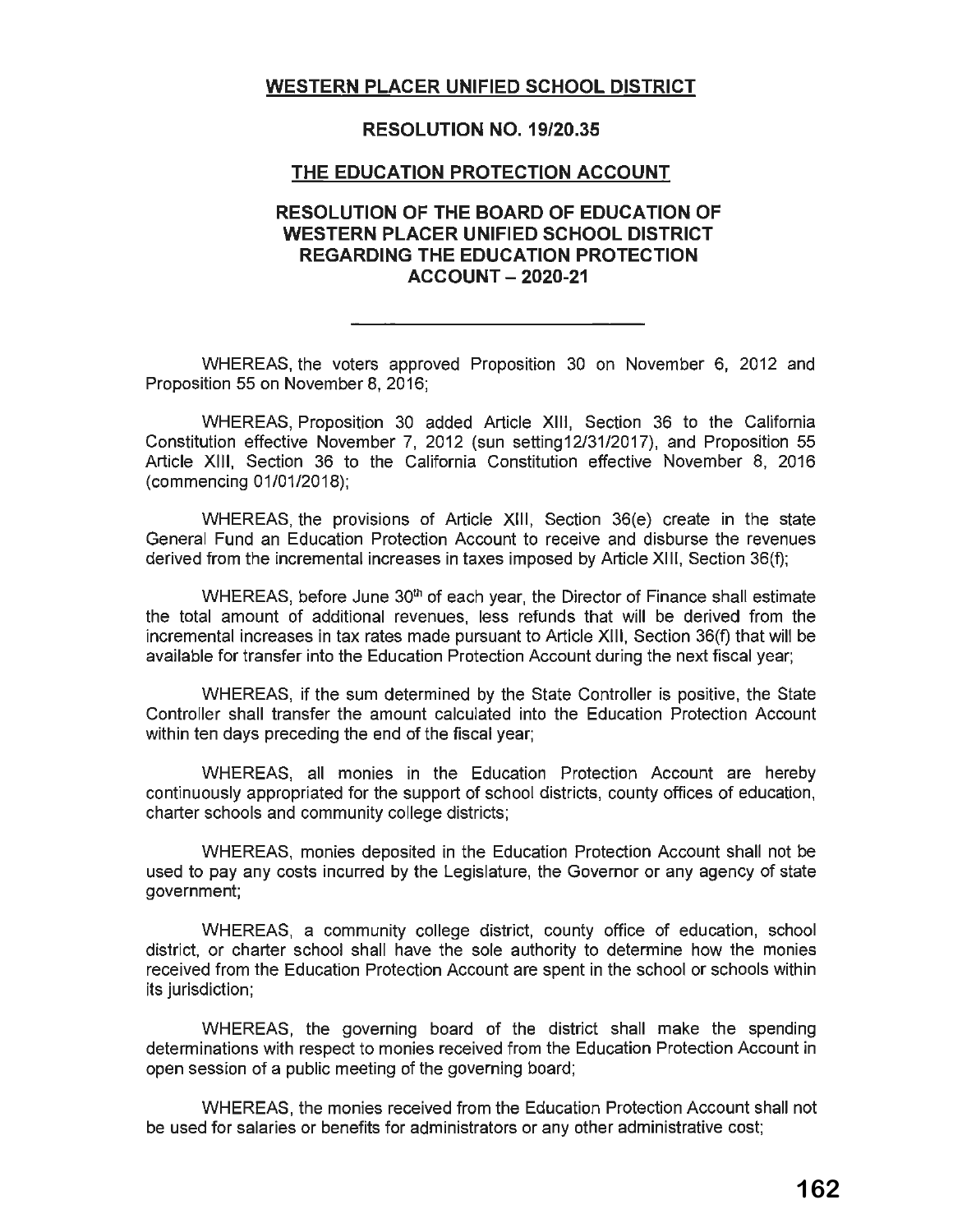WHEREAS, each community college district, county office of education, school district and charter school shall annually publish on its Internet website an accounting of how much money was received from the Education Protection Account and how that money was spent;

WHEREAS, the annual independent financial and compliance audit required of community college districts, county offices of education, school districts and charter schools shall ascertain and verify whether the funds provided from the Education Protection Account have been properly disbursed and expended as required by Article **XIII,** Section 36 of the California Constitution;

WHEREAS, expenses incurred by community college districts, county offices of education, school districts and charter schools to comply with the additional audit requirements of Article **XIII,** Section 36 may be paid with funding from the Education Protection Act and shall not be considered administrative costs for purposes of Article **XIII,** Section 36.

NOW, THEREFORE, IT IS HEREBY RESOLVED:

1. The monies received from the Education Protection Account shall be spent as required by Article XIII, Section 36 and the spending determinations on how the money will be spent shall be made in open session of a public meeting of the governing board of Western Placer Unified School District;

2. In compliance with Article XIII, Section 36(e), with the California Constitution, the governing board of the Western Placer Unified School District has determined to spend the monies received from the Education Protection Act as attached.

PASSED AND ADOPTED by the Board of Trustees of the Western Placer Unified School District this 25th day of June, 2020 , by the following vote:

AYES:

NOES:

ABSTENTIONS:

ABSENT:

WESTERN PLACER UNIFIED SCHOOL DISTRICT

 $B_V$ 

Paul Long, President, Board of **Trustees** 

ATTEST:

Scott Leaman, Secretary Board of Trustees